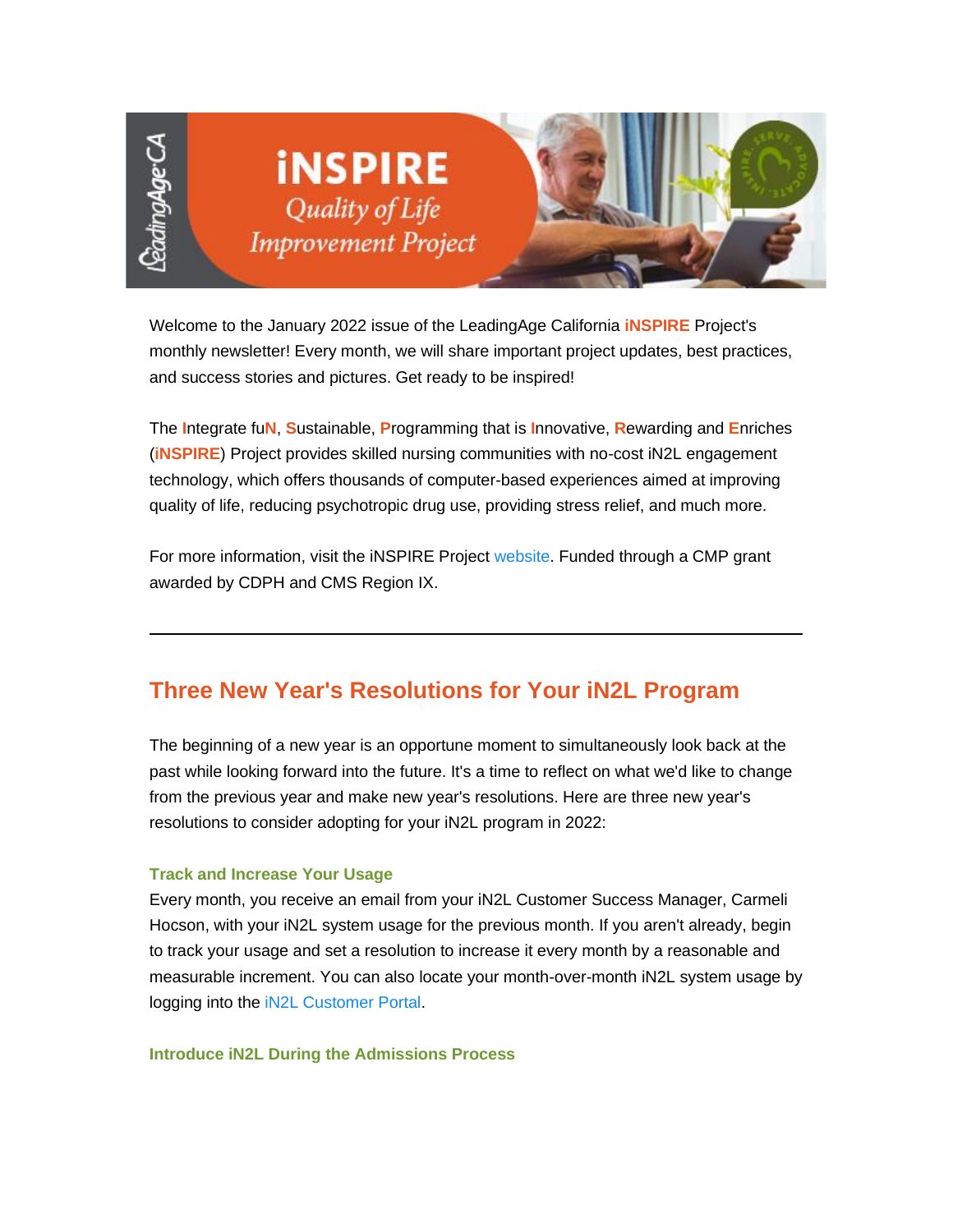You already know that your current residents enjoy using iN2L, but don't stop there! Be proactive and introduce iN2L to incoming residents and their families during the admissions process. Make a resolution to give your admissions team access to an iN2L tablet to demo or include iN2L marketing materials in your admissions packet. You can find these materials by logging into the iN2L [Help Center.](https://nam11.safelinks.protection.outlook.com/?url=https%3A%2F%2Fu6486279.ct.sendgrid.net%2Fls%2Fclick%3Fupn%3DhxRT-2BaJEwPX7D4KE9buaoLjRLzDd5BFH2r6qXPQz2YcZauP-2FjzrwpUoLfgC3PGg9MUa4_ynjBnrLOJw6JesCQaGcSU1U4FraFfNtAbtcdLdsaHlkBDiFVMUz2TmDV3khhnfdiNk2F-2BHi29Spr3KgAvp-2Bxk5fKwV1uOmS0gy7y1pyBYHxPjPHcJEdgImzjvIuU1ASBbytFMAqOmpD3Hwdary9hWndNt0E9ECj0DkwV3sErcI5D-2BNvIJNaGFJkI0RmpQwqPuV89zuZ7c1a3gVxNNf2fMs2GExsVpRmiZcot8huBDKU1bNOArndZ9XDdhDP27xJ6h0p5Pjzuf4KEWm5yy8ok6QxJIZQu2w-2BbJkc51-2BdNGVlKF0PCRuF2egYrrb7VzxqKW2q1-2BQK4U4n5ZOWq38nKgoMGm-2BU1oU71CiAP1bvhkemmW4Kx5E3meFo04v-2BqpnvWROvWbVqxuWXXZxLBZ9TI-2FB93C4xvZKVU-2BTIW7jaLCRn-2BYEa-2BFXaxb9x-2FOdBUoax4kFHuqLng0uYhCiyn-2B1-2BR5Q-3D-3D&data=04%7C01%7Cadavidson%40leadingageca.org%7Cb039420d162d42c1035308d9da9c08bc%7C0d860a7502b14b43954fe1205876f72f%7C0%7C0%7C637781185982323533%7CUnknown%7CTWFpbGZsb3d8eyJWIjoiMC4wLjAwMDAiLCJQIjoiV2luMzIiLCJBTiI6Ik1haWwiLCJXVCI6Mn0%3D%7C3000&sdata=XWOFYyoErd%2FUDTpQZkn%2BtjwoEp1a%2BwJiCAQgsNFGcLo%3D&reserved=0)

### **Train All Staff on iN2L**

It's no secret that quality improvement projects have a higher chance of success when the entire team is engaged and invested. At any time, you can [email](mailto:adavidson@leadingageca.org) Grant Manager, Amanda Davidson to schedule an in-person or virtual iNSPIRE Project orientation. During the orientation, staff will gain an understanding of the goals of the iNSPIRE Project and explore iN2L's 23" Group Engagement system and tablets and their wide variety of available content. Make a resolution to have all staff trained on your iN2L program in 2022!

### **GlenBrook Health Center Rocks!**

December was a busy month for GlenBrook Health Center, but Life Enrichment Director, Lorena Morales (pictured left), set aside time for staff to meet with iN2L's Customer Success Manager, Carmeli Hocson (pictured right), to learn more about the iNSPIRE Project and iN2L.

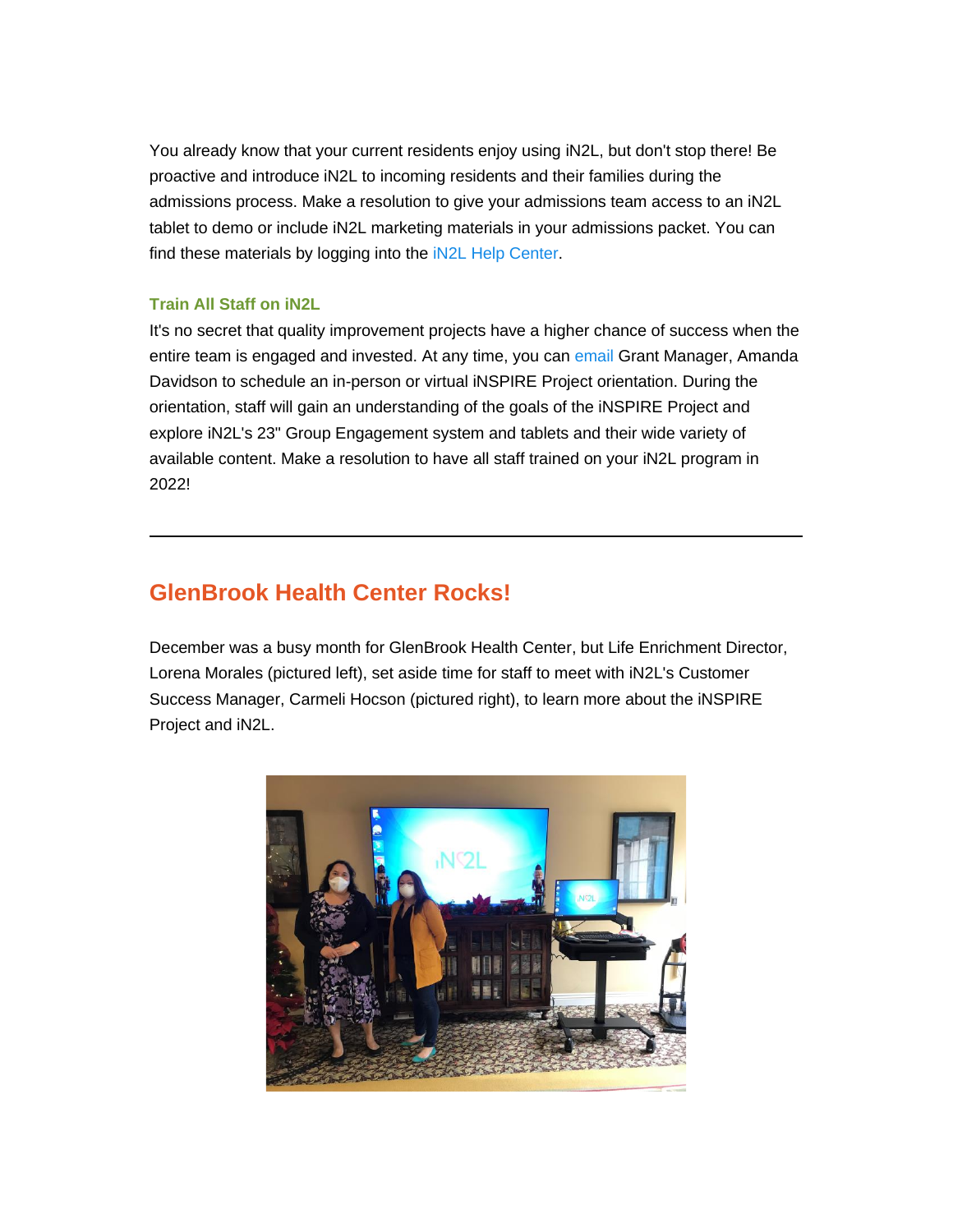Lorena shared that early in the COVID-19 pandemic, staff cared for a resident who celebrated her 100th birthday! GlenBrook Health Center staff used iN2L's 23" Group Engagement system to video chat with the resident's family so that they could celebrate with her.

Thank you, Lorena, and all the staff at GlenBrook Health Center, for everything that you do for your residents every day!

### **Questionnaire Added to Quarterly Reporting**

Every quarter, you submit your CASPER report and resident surveys as a requirement of participation in the iNSPIRE Project. Recently added to your quarterly reporting requirement is a brief questionnaire.

Through this questionnaire we hope to better understand the challenges your community may be facing and what factors may be significantly impacting your community's iN2L program. You can also indicate your interest in an in-person or virtual iNSPIRE Project orientation for staff members.

If you have any questions about this new quarterly reporting requirement, [email](mailto:adavidson@leadingageca.org) Grant Manger, Amanda Davidson.

# **Coming Soon**

Don't forget to add these important dates to your calendar!

### **iNSPIRE Project Best Practices Meeting: What's New in 2022?**

Wednesday, January 26 2:00 PM - 2:30 PM Registe[r](https://nam11.safelinks.protection.outlook.com/?url=https%3A%2F%2Fu6486279.ct.sendgrid.net%2Fls%2Fclick%3Fupn%3DhxRT-2BaJEwPX7D4KE9buaoLcBV9zYwUqR4Zz6VT5aqkoE9V4zRvcdxsoj3HizFRFKmKjbYryMl02cBIwISUC34x1KS9Vav002KnAYGeCiHyqkX4CW9w3LlAIRB4QyPal9hwVq_ynjBnrLOJw6JesCQaGcSU1U4FraFfNtAbtcdLdsaHlkBDiFVMUz2TmDV3khhnfdiNk2F-2BHi29Spr3KgAvp-2Bxk5fKwV1uOmS0gy7y1pyBYHxPjPHcJEdgImzjvIuU1ASBbytFMAqOmpD3Hwdary9hWndNt0E9ECj0DkwV3sErcI5D-2BNvIJNaGFJkI0RmpQwqPuV89zuZ7c1a3gVxNNf2fMs2GExsVpRmiZcot8huBDKU1bNOArndZ9XDdhDP27xJ6SDhcgujKUn9yOP4ypj3Pkb81K0-2FChn1xDoofpzcg7QiQjVgXGJ5vIBdrF47qO7LN0Fr844-2FRbjSNMWnMnpS-2FJV9BIdy0HyFPgM9zxw24ddYFDCMwkRi-2FD8sqhQgLD5pXWNZ9Uit1VIWvDICCzvgLuw-2FmDzcjJDWemQncKMewi5lYNQ6Tob5hTFzSJGw0ucU2G2Wsy1cbEG-2FUdaBhr1ezdw-3D-3D&data=04%7C01%7Cadavidson%40leadingageca.org%7Cb039420d162d42c1035308d9da9c08bc%7C0d860a7502b14b43954fe1205876f72f%7C0%7C0%7C637781185982323533%7CUnknown%7CTWFpbGZsb3d8eyJWIjoiMC4wLjAwMDAiLCJQIjoiV2luMzIiLCJBTiI6Ik1haWwiLCJXVCI6Mn0%3D%7C3000&sdata=sIhN3PmNEU9Rk%2F8cUhg9q5i1E22xfJgcqL7%2FTyQQg6Y%3D&reserved=0) [here!](https://nam11.safelinks.protection.outlook.com/?url=https%3A%2F%2Fu6486279.ct.sendgrid.net%2Fls%2Fclick%3Fupn%3DhxRT-2BaJEwPX7D4KE9buaoLcBV9zYwUqR4Zz6VT5aqkoE9V4zRvcdxsoj3HizFRFKL-2F4wfIkflQp5k5K4qlE-2BDPPwVhKpwERV0d8eq4SfHol05s2UhhKRjHFFAFO8OLtji0-q_ynjBnrLOJw6JesCQaGcSU1U4FraFfNtAbtcdLdsaHlkBDiFVMUz2TmDV3khhnfdiNk2F-2BHi29Spr3KgAvp-2Bxk5fKwV1uOmS0gy7y1pyBYHxPjPHcJEdgImzjvIuU1ASBbytFMAqOmpD3Hwdary9hWndNt0E9ECj0DkwV3sErcI5D-2BNvIJNaGFJkI0RmpQwqPuV89zuZ7c1a3gVxNNf2fMs2GExsVpRmiZcot8huBDKU1bNOArndZ9XDdhDP27xJ6pFOLPw08dMM54Wt01x-2B36ok16wJTRnyTwva7V01DHyZFiiNaWinvplFFQw0JlWBec1PHi4o6DW-2BH-2FtEtVGniKw9N3SZEBDtm0Ezu9YCoRK819f-2F5vKskChqi9cALA-2FLEuxBv5xCYIOewwozqbvqdQ3rDYleeZ43krHCZjbRLZU5HF5CySoKFL96q2gep5-2FjeyFNeKSWDe5jUGE6VYa4l2g-3D-3D&data=04%7C01%7Cadavidson%40leadingageca.org%7Cb039420d162d42c1035308d9da9c08bc%7C0d860a7502b14b43954fe1205876f72f%7C0%7C0%7C637781185982323533%7CUnknown%7CTWFpbGZsb3d8eyJWIjoiMC4wLjAwMDAiLCJQIjoiV2luMzIiLCJBTiI6Ik1haWwiLCJXVCI6Mn0%3D%7C3000&sdata=nkdEMEnwId1eKgt82YQUkRe4hBj6H2QOvLV%2BEh01E%2F8%3D&reserved=0)

2022 promises to be an exciting year for the iNSPIRE Project! We've got news to share about the upcoming competency trainings, iN2L's new and improved Help Center, and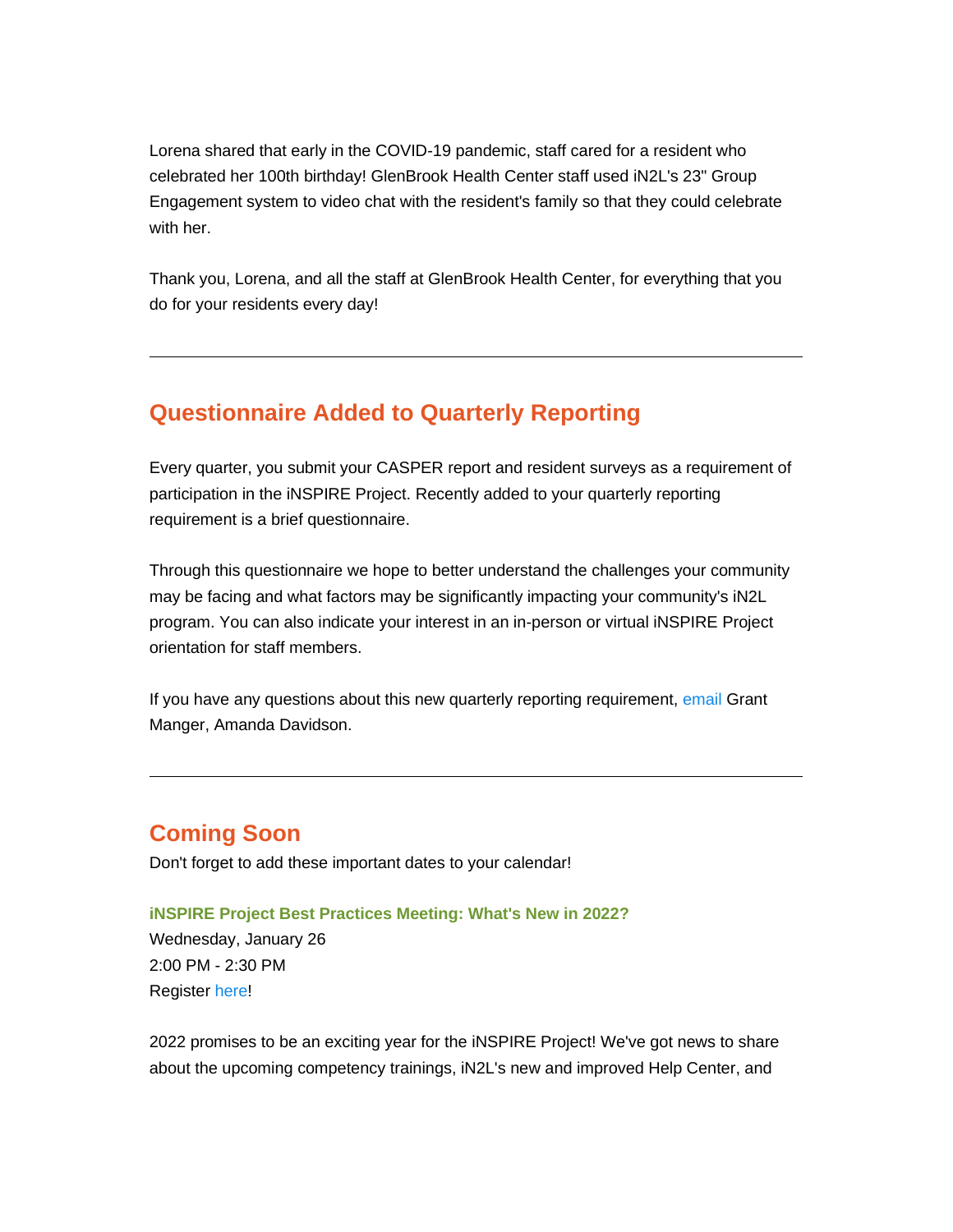more opportunities for assistance and support of your iN2L program. Join us this month and get excited about the great things to come in 2022!

Attend this 30-minute best practices meeting to get your iNSPIRE Project questions answered. Your support team and your peers will be available to respond to your questions, offer solutions and best practices, as well as share a few tips and tricks. This is an optional and informal meeting designed to support you and the implementation and integration of the iN2L program in your community. These best practices meetings will be held monthly.

Please note that the time of the meeting has been changed this month from 2:00 p.m. to 3:00 p.m.

#### **2022 Quarterly Reporting Due Dates:**

**CASPER Report, Quality of Life (QOL), and Activity Participation Surveys** March 18, 2022 June 17, 2022 September 16, 2022 December 16, 2022

Go to the iNSPIRE Project [website](https://nam11.safelinks.protection.outlook.com/?url=https%3A%2F%2Fu6486279.ct.sendgrid.net%2Fls%2Fclick%3Fupn%3DhxRT-2BaJEwPX7D4KE9buaoAg5Brfv2cN8A5e1JC-2BqxYPD-2BDP8Isd3kVAFaGTmYXsFIOf-2FulD4821JisBPAUKPeQ-3D-3D_nSU_ynjBnrLOJw6JesCQaGcSU1U4FraFfNtAbtcdLdsaHlkBDiFVMUz2TmDV3khhnfdiNk2F-2BHi29Spr3KgAvp-2Bxk5fKwV1uOmS0gy7y1pyBYHxPjPHcJEdgImzjvIuU1ASBbytFMAqOmpD3Hwdary9hWndNt0E9ECj0DkwV3sErcI5D-2BNvIJNaGFJkI0RmpQwqPuV89zuZ7c1a3gVxNNf2fMs2GExsVpRmiZcot8huBDKU1bNOArndZ9XDdhDP27xJ68XgpjyyrENPwuQWyD-2BaNQPE7L-2FNRdsw6XXVP9GIcSMKSrQ-2B60Ne0qaiN-2BYI9k4MJCCWsp9OePedtaXzjELlEVkSB5lcpdSp4MixcolOHc5OpvG-2FKj509g4z0-2BeOsKFbk31X0YNqejEDgE8cVLACxyzU6ddnt1qdEQWigKZZSi1dtXXWH8j04K09b9KV2Y-2FTPpVHeOmS5A-2BKra-2B4ypf5iyQ-3D-3D&data=04%7C01%7Cadavidson%40leadingageca.org%7Cb039420d162d42c1035308d9da9c08bc%7C0d860a7502b14b43954fe1205876f72f%7C0%7C0%7C637781185982323533%7CUnknown%7CTWFpbGZsb3d8eyJWIjoiMC4wLjAwMDAiLCJQIjoiV2luMzIiLCJBTiI6Ik1haWwiLCJXVCI6Mn0%3D%7C3000&sdata=x2QYfg43f%2FA3S2XPwjCc21YJjrXMZpgOU7iwu5ItWVI%3D&reserved=0) to download and print the Quarterly Reporting Due Dates form and add it to your program binder or an office bulletin board.

The iNSPIRE Project supports a study including up to 30 residents in our 60 participating skilled nursing communities and includes an evaluation to determine changes over time. Your facility-level CASPER report, Quality of Life (QOL), and Activity Participation surveys are important evaluation tools and your timely submission of these are greatly appreciated every quarter.

[LeadingAge California](https://nam11.safelinks.protection.outlook.com/?url=https%3A%2F%2Fu6486279.ct.sendgrid.net%2Fls%2Fclick%3Fupn%3DhxRT-2BaJEwPX7D4KE9buaoAg5Brfv2cN8A5e1JC-2BqxYPurxDFWtnY8E4UK4UNFOfox61i_ynjBnrLOJw6JesCQaGcSU1U4FraFfNtAbtcdLdsaHlkBDiFVMUz2TmDV3khhnfdiNk2F-2BHi29Spr3KgAvp-2Bxk5fKwV1uOmS0gy7y1pyBYHxPjPHcJEdgImzjvIuU1ASBbytFMAqOmpD3Hwdary9hWndNt0E9ECj0DkwV3sErcI5D-2BNvIJNaGFJkI0RmpQwqPuV89zuZ7c1a3gVxNNf2fMs2GExsVpRmiZcot8huBDKU1bNOArndZ9XDdhDP27xJ6gRzzd-2FfHfBhbGRj7g39K5RGF6HWPGTP8h2-2BRxDsSceR53M78WUG-2BQ56e-2BoIy7QNluEPK5QxSDIQcyD05jiPzqVbi5G5B9gq-2FCYTqHuch5DcqvmppwbpZo-2FP6aXcs4oJyk7hckHEIIELy0pHDQ8iMGfGYfuT2ALMQFr9-2FHekncsAUSFVlFQpMv4GHhthbfzQ1N-2B7Cqe93hJpivv-2Bi9mxJ-2Fg-3D-3D&data=04%7C01%7Cadavidson%40leadingageca.org%7Cb039420d162d42c1035308d9da9c08bc%7C0d860a7502b14b43954fe1205876f72f%7C0%7C0%7C637781185982323533%7CUnknown%7CTWFpbGZsb3d8eyJWIjoiMC4wLjAwMDAiLCJQIjoiV2luMzIiLCJBTiI6Ik1haWwiLCJXVCI6Mn0%3D%7C3000&sdata=rHF0h%2Bqim0oCnfZdP9S6YU9y6Gn1Ez0H12KS5A%2BT140%3D&reserved=0) *represents California's broadest spectrum of providers of housing, care and services, serving hundreds of thousands of older adults. It launched the* [Age On.](https://nam11.safelinks.protection.outlook.com/?url=https%3A%2F%2Fu6486279.ct.sendgrid.net%2Fls%2Fclick%3Fupn%3DhxRT-2BaJEwPX7D4KE9buaoA2y8W06VaZ4TPuEk8APOYUYXRuDi19Ve-2FwKB2vqa-2F92LEdw_ynjBnrLOJw6JesCQaGcSU1U4FraFfNtAbtcdLdsaHlkBDiFVMUz2TmDV3khhnfdiNk2F-2BHi29Spr3KgAvp-2Bxk5fKwV1uOmS0gy7y1pyBYHxPjPHcJEdgImzjvIuU1ASBbytFMAqOmpD3Hwdary9hWndNt0E9ECj0DkwV3sErcI5D-2BNvIJNaGFJkI0RmpQwqPuV89zuZ7c1a3gVxNNf2fMs2GExsVpRmiZcot8huBDKU1bNOArndZ9XDdhDP27xJ6KKG3OFcO22fl5UT2IrcSeVLIMYKxJi4bbQVVNiSHWHCFx8S4F3K94iH2vW3qJ3ClyzRk0DjXTB-2FHN0hb5by4QGsTcj0YmRSzk9Q7JfM4Yz6PWfhf3ZJMeg6hV71M98AdiADu1bMtsQXDUJa7t7fKlHrvPRWpS5v2ARx89Zmpqby8F-2F6RFddBUeWj5fUyTMBl2g2FBoB3hH6RTQ9FBASsAg-3D-3D&data=04%7C01%7Cadavidson%40leadingageca.org%7Cb039420d162d42c1035308d9da9c08bc%7C0d860a7502b14b43954fe1205876f72f%7C0%7C0%7C637781185982323533%7CUnknown%7CTWFpbGZsb3d8eyJWIjoiMC4wLjAwMDAiLCJQIjoiV2luMzIiLCJBTiI6Ik1haWwiLCJXVCI6Mn0%3D%7C3000&sdata=ko81qn4hb0rKrWPgppdoG7HWIhcPYiTmvYXsdEdaKIE%3D&reserved=0)  [Rage On.](https://nam11.safelinks.protection.outlook.com/?url=https%3A%2F%2Fu6486279.ct.sendgrid.net%2Fls%2Fclick%3Fupn%3DhxRT-2BaJEwPX7D4KE9buaoA2y8W06VaZ4TPuEk8APOYUYXRuDi19Ve-2FwKB2vqa-2F92LEdw_ynjBnrLOJw6JesCQaGcSU1U4FraFfNtAbtcdLdsaHlkBDiFVMUz2TmDV3khhnfdiNk2F-2BHi29Spr3KgAvp-2Bxk5fKwV1uOmS0gy7y1pyBYHxPjPHcJEdgImzjvIuU1ASBbytFMAqOmpD3Hwdary9hWndNt0E9ECj0DkwV3sErcI5D-2BNvIJNaGFJkI0RmpQwqPuV89zuZ7c1a3gVxNNf2fMs2GExsVpRmiZcot8huBDKU1bNOArndZ9XDdhDP27xJ6KKG3OFcO22fl5UT2IrcSeVLIMYKxJi4bbQVVNiSHWHCFx8S4F3K94iH2vW3qJ3ClyzRk0DjXTB-2FHN0hb5by4QGsTcj0YmRSzk9Q7JfM4Yz6PWfhf3ZJMeg6hV71M98AdiADu1bMtsQXDUJa7t7fKlHrvPRWpS5v2ARx89Zmpqby8F-2F6RFddBUeWj5fUyTMBl2g2FBoB3hH6RTQ9FBASsAg-3D-3D&data=04%7C01%7Cadavidson%40leadingageca.org%7Cb039420d162d42c1035308d9da9c08bc%7C0d860a7502b14b43954fe1205876f72f%7C0%7C0%7C637781185982323533%7CUnknown%7CTWFpbGZsb3d8eyJWIjoiMC4wLjAwMDAiLCJQIjoiV2luMzIiLCJBTiI6Ik1haWwiLCJXVCI6Mn0%3D%7C3000&sdata=ko81qn4hb0rKrWPgppdoG7HWIhcPYiTmvYXsdEdaKIE%3D&reserved=0) *campaign to spotlight the urgent need to develop a Master Plan for Aging in California.* [Click here to read the latest news by LeadingAge California](https://nam11.safelinks.protection.outlook.com/?url=https%3A%2F%2Fu6486279.ct.sendgrid.net%2Fls%2Fclick%3Fupn%3DuNmKhq9gevVC9XA2GDvt5EDdiY25nnAGiG4JngFA-2FBXZYL3fVNy3Fumqk-2B4QoGlfb0hb_ynjBnrLOJw6JesCQaGcSU1U4FraFfNtAbtcdLdsaHlkBDiFVMUz2TmDV3khhnfdiNk2F-2BHi29Spr3KgAvp-2Bxk5fKwV1uOmS0gy7y1pyBYHxPjPHcJEdgImzjvIuU1ASBbytFMAqOmpD3Hwdary9hWndNt0E9ECj0DkwV3sErcI5D-2BNvIJNaGFJkI0RmpQwqPuV89zuZ7c1a3gVxNNf2fMs2GExsVpRmiZcot8huBDKU1bNOArndZ9XDdhDP27xJ6cKBpc39t2COEliYaPe1tkR0MfUeBmzFrRI-2BFG9vq3bxzeLAeAoeEekokIq84hy34wjDFvrsYaAbWFOn5GXoCHvFWT9DoZGYf9lwdjKoEJi6Qz-2B7Sk0OHYkPy8nTVhhmXNi1doa37nueP7K6Oi6p26P-2FlSmTyTV1pL6dYjylyuPabghAr76EZQsd7QZ-2BebPL29fZ-2F8D5QenQZDeq7mVVJdw-3D-3D&data=04%7C01%7Cadavidson%40leadingageca.org%7Cb039420d162d42c1035308d9da9c08bc%7C0d860a7502b14b43954fe1205876f72f%7C0%7C0%7C637781185982323533%7CUnknown%7CTWFpbGZsb3d8eyJWIjoiMC4wLjAwMDAiLCJQIjoiV2luMzIiLCJBTiI6Ik1haWwiLCJXVCI6Mn0%3D%7C3000&sdata=cmLqoJM%2Fjy07C%2BgDOjIlMrlEYuoiKAQzI%2FidPEAIZQw%3D&reserved=0)*.*